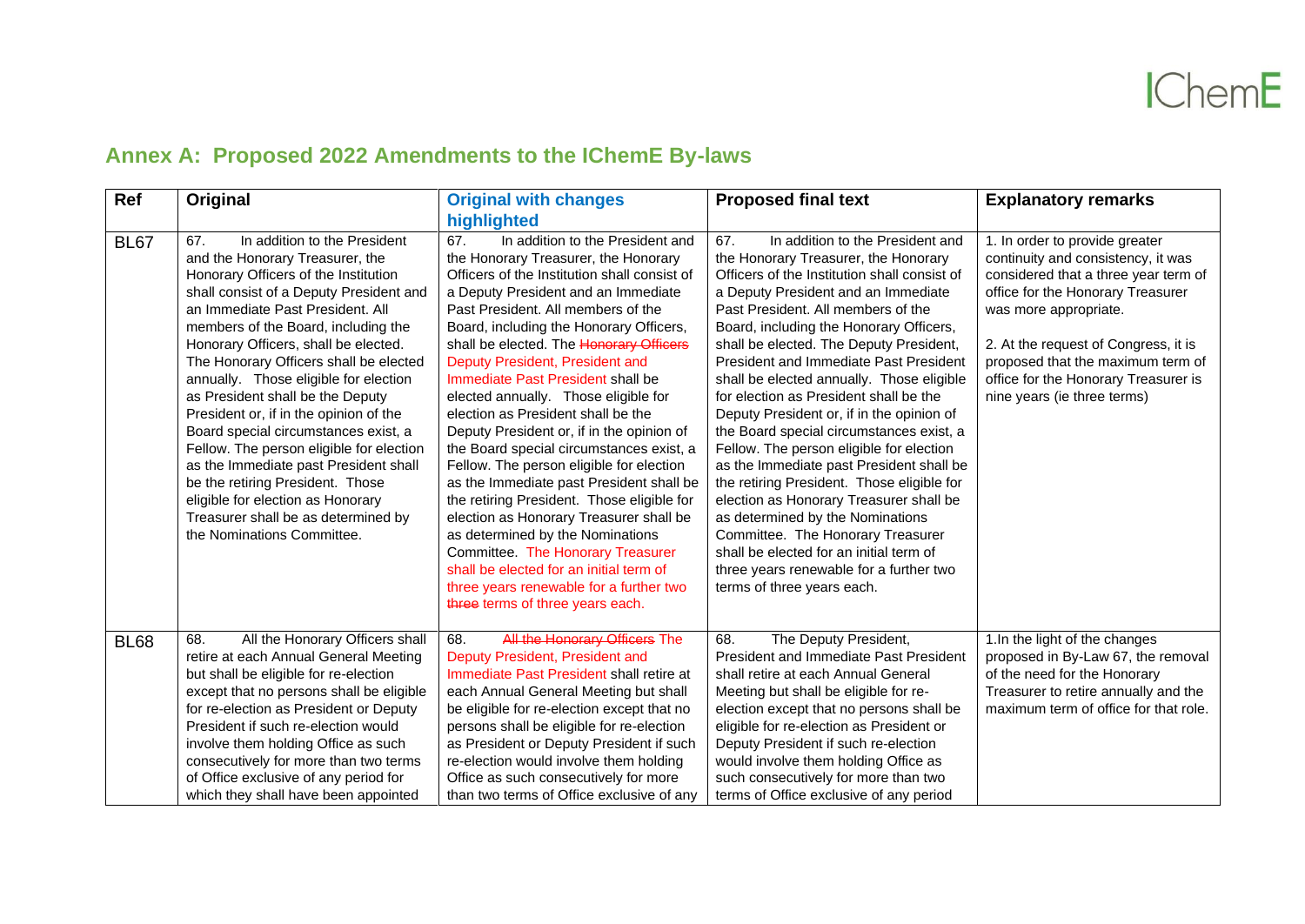## **IChemE**

| Ref         | Original                                                                                                                                                                                                                                                                                                                                                                                                                                                                                                                                                                                                                                           | <b>Original with changes</b>                                                                                                                                                                                                                                                                                                                                                                                                                                                                                                                                                                                                                                                                                                                                                                                                                                         | <b>Proposed final text</b>                                                                                                                                                                                                                                                                                                                                                                                                                                                                                                                                                                                                                                                                                                                                                                                | <b>Explanatory remarks</b>                                                                                                                                                                                                                                                                                                                                                               |
|-------------|----------------------------------------------------------------------------------------------------------------------------------------------------------------------------------------------------------------------------------------------------------------------------------------------------------------------------------------------------------------------------------------------------------------------------------------------------------------------------------------------------------------------------------------------------------------------------------------------------------------------------------------------------|----------------------------------------------------------------------------------------------------------------------------------------------------------------------------------------------------------------------------------------------------------------------------------------------------------------------------------------------------------------------------------------------------------------------------------------------------------------------------------------------------------------------------------------------------------------------------------------------------------------------------------------------------------------------------------------------------------------------------------------------------------------------------------------------------------------------------------------------------------------------|-----------------------------------------------------------------------------------------------------------------------------------------------------------------------------------------------------------------------------------------------------------------------------------------------------------------------------------------------------------------------------------------------------------------------------------------------------------------------------------------------------------------------------------------------------------------------------------------------------------------------------------------------------------------------------------------------------------------------------------------------------------------------------------------------------------|------------------------------------------------------------------------------------------------------------------------------------------------------------------------------------------------------------------------------------------------------------------------------------------------------------------------------------------------------------------------------------------|
|             |                                                                                                                                                                                                                                                                                                                                                                                                                                                                                                                                                                                                                                                    | highlighted                                                                                                                                                                                                                                                                                                                                                                                                                                                                                                                                                                                                                                                                                                                                                                                                                                                          |                                                                                                                                                                                                                                                                                                                                                                                                                                                                                                                                                                                                                                                                                                                                                                                                           |                                                                                                                                                                                                                                                                                                                                                                                          |
|             | to such Office by the Board to fill a<br>casual vacancy. The Honorary<br>Treasurer shall not be eligible for re-<br>election if such re-election would<br>involve their holding Office as such for<br>more than six years.                                                                                                                                                                                                                                                                                                                                                                                                                         | period for which they shall have been<br>appointed to such Office by the Board to<br>fill a casual vacancy. The Honorary-<br>Treasurer shall not be eligible for re-<br>election if such re-election would involve<br>their holding Office as such for more-<br>than six years.                                                                                                                                                                                                                                                                                                                                                                                                                                                                                                                                                                                      | for which they shall have been appointed<br>to such Office by the Board to fill a<br>casual vacancy.                                                                                                                                                                                                                                                                                                                                                                                                                                                                                                                                                                                                                                                                                                      |                                                                                                                                                                                                                                                                                                                                                                                          |
| <b>BL72</b> | 72.<br>The Vice Presidents, ordinary<br>members and regional members of the<br>Board (all of whom shall be Voting<br>members elected as hereinafter<br>mentioned) shall be elected for a term<br>not exceeding three years nor less<br>than one year. No member shall be<br>eligible for election to the Board<br>otherwise than as Deputy-President,<br>President or as Immediate Past<br>President:<br>who has served nine years in<br>(a)<br>all on the Board;<br>(b)<br>who is serving the second of<br>two consecutive terms on the Board at<br>the date fixed by the Board for the<br>receipt of nominations for the next<br>Board election. | 72.<br>The Vice Presidents, ordinary<br>members and regional members of the<br>Board (all of whom shall be Voting<br>members elected as hereinafter<br>mentioned) shall be elected for a term<br>not exceeding three years nor less than<br>one year. Having regard to the need to<br>create a pattern of rolling retirements in<br>the interests of continuity, the Board of<br>Trustees shall determine the terms prior<br>to any election. No member shall be<br>eligible for election to the Board<br>otherwise than as Deputy-President,<br>President or as Immediate Past-<br><b>President-Honorary Officers:</b><br>(a)<br>who has served nine years in<br>all on the Board;<br>(b)<br>who is serving the second of<br>two consecutive terms on the Board at<br>the date fixed by the Board for the<br>receipt of nominations for the next Board<br>election. | $\overline{72}$ .<br>The Vice Presidents, ordinary<br>members and regional members of the<br>Board (all of whom shall be Voting<br>members elected as hereinafter<br>mentioned) shall be elected for a term<br>not exceeding three years nor less than<br>one year. Having regard to the need to<br>create a pattern of rolling retirements in<br>the interests of continuity, the Board of<br>Trustees shall determine the terms prior<br>to any election. No member shall be<br>eligible for election to the Board<br>otherwise than as Honorary Officers:<br>who has served nine years in<br>(a)<br>all on the Board;<br>(b)<br>who is serving the second of<br>two consecutive terms on the Board at<br>the date fixed by the Board for the<br>receipt of nominations for the next Board<br>election. | 1. Clarify the need for the Board of<br>Trustees to create a pattern of<br>rolling retirements prior to each<br>election.<br>2. Clarify that the eligibility<br>restriction in relation to previous<br>time served on the Board does not<br>apply to any of the Honorary Officer<br>roles, whereas it had previously only<br>applied to those in the line of<br>presidential succession. |
| <b>BL74</b> | Members of the Board<br>74.                                                                                                                                                                                                                                                                                                                                                                                                                                                                                                                                                                                                                        | Members of the Board<br>74.                                                                                                                                                                                                                                                                                                                                                                                                                                                                                                                                                                                                                                                                                                                                                                                                                                          | 74.<br>Members of the Board                                                                                                                                                                                                                                                                                                                                                                                                                                                                                                                                                                                                                                                                                                                                                                               | 1. Removal of the reference to the                                                                                                                                                                                                                                                                                                                                                       |
|             | appointed under these By-laws shall                                                                                                                                                                                                                                                                                                                                                                                                                                                                                                                                                                                                                | appointed under these By-laws shall                                                                                                                                                                                                                                                                                                                                                                                                                                                                                                                                                                                                                                                                                                                                                                                                                                  | appointed under these By-laws shall                                                                                                                                                                                                                                                                                                                                                                                                                                                                                                                                                                                                                                                                                                                                                                       | Nominations Committee as all of the                                                                                                                                                                                                                                                                                                                                                      |
|             | serve for such period as defined in                                                                                                                                                                                                                                                                                                                                                                                                                                                                                                                                                                                                                | serve for such period as defined in these                                                                                                                                                                                                                                                                                                                                                                                                                                                                                                                                                                                                                                                                                                                                                                                                                            | serve for such period as defined in these                                                                                                                                                                                                                                                                                                                                                                                                                                                                                                                                                                                                                                                                                                                                                                 | terms of office are now referred to                                                                                                                                                                                                                                                                                                                                                      |
|             | these By-laws as shall be determined                                                                                                                                                                                                                                                                                                                                                                                                                                                                                                                                                                                                               | By-laws-as shall be determined by the                                                                                                                                                                                                                                                                                                                                                                                                                                                                                                                                                                                                                                                                                                                                                                                                                                | By-laws. Retiring members of the Board                                                                                                                                                                                                                                                                                                                                                                                                                                                                                                                                                                                                                                                                                                                                                                    | elsewhere in the By-Laws.                                                                                                                                                                                                                                                                                                                                                                |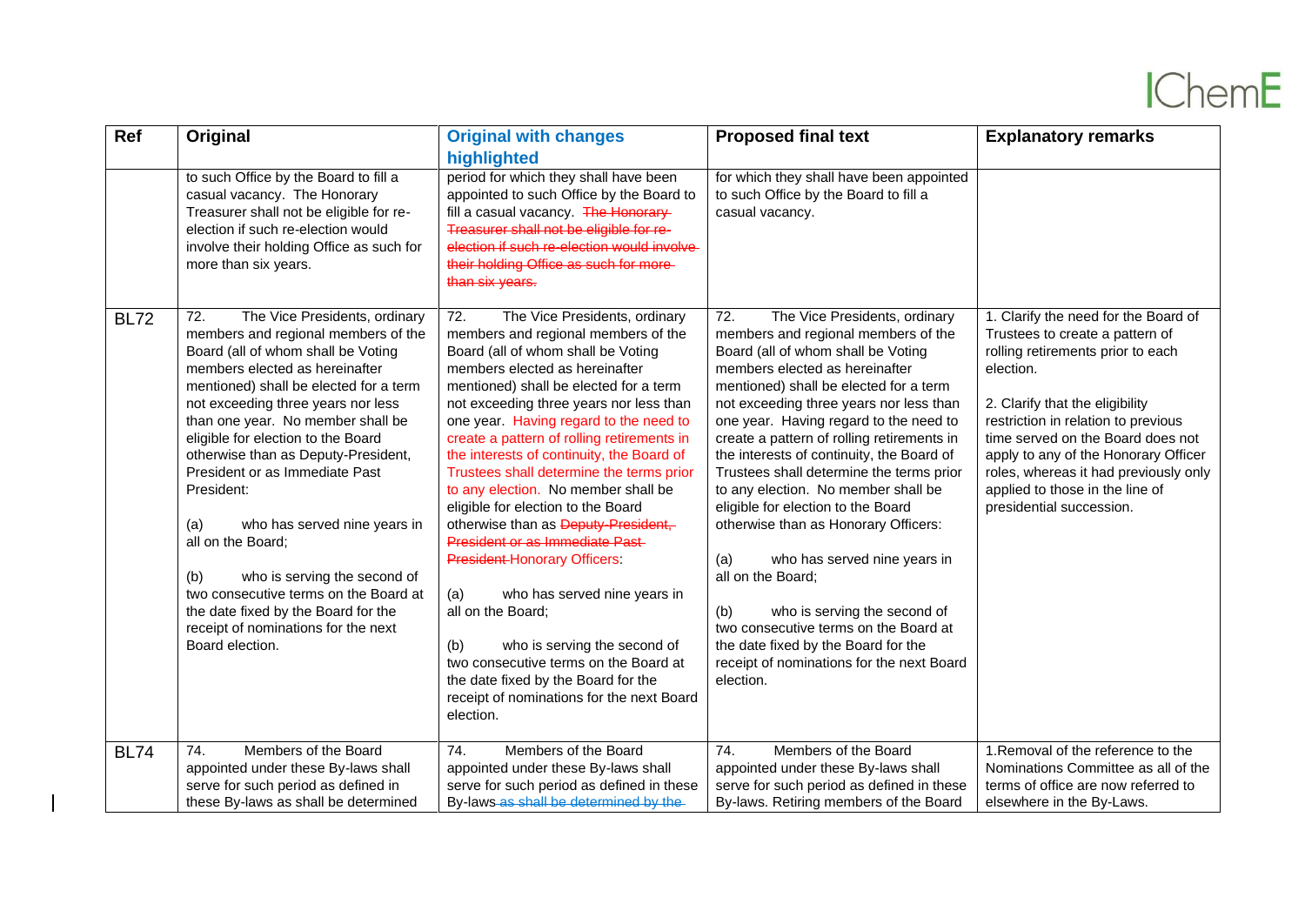## **IChemE**

| <b>Ref</b>  | Original                                                                                                                                                                                                                                                                                                                                                                                                                                                                                                                                                                                                                                                                                                                                                                                                                                                                             | <b>Original with changes</b>                                                                                                                                                                                                                                                                                                                                                                                                                                                                                                                                                                                                                                                                                                                                                                                                                                                                                     | <b>Proposed final text</b>                                                                                                                                                                                                                                                                                                                                                                                                                                                                                                                                                                                                                                                                                                                                                                                                                                                                 | <b>Explanatory remarks</b>                                                                                                                                             |
|-------------|--------------------------------------------------------------------------------------------------------------------------------------------------------------------------------------------------------------------------------------------------------------------------------------------------------------------------------------------------------------------------------------------------------------------------------------------------------------------------------------------------------------------------------------------------------------------------------------------------------------------------------------------------------------------------------------------------------------------------------------------------------------------------------------------------------------------------------------------------------------------------------------|------------------------------------------------------------------------------------------------------------------------------------------------------------------------------------------------------------------------------------------------------------------------------------------------------------------------------------------------------------------------------------------------------------------------------------------------------------------------------------------------------------------------------------------------------------------------------------------------------------------------------------------------------------------------------------------------------------------------------------------------------------------------------------------------------------------------------------------------------------------------------------------------------------------|--------------------------------------------------------------------------------------------------------------------------------------------------------------------------------------------------------------------------------------------------------------------------------------------------------------------------------------------------------------------------------------------------------------------------------------------------------------------------------------------------------------------------------------------------------------------------------------------------------------------------------------------------------------------------------------------------------------------------------------------------------------------------------------------------------------------------------------------------------------------------------------------|------------------------------------------------------------------------------------------------------------------------------------------------------------------------|
|             | by the Nominations Committee, having<br>regard to the need to create a pattern<br>of rolling retirements in the interests of<br>continuity of the Board. Retiring<br>members of the Board shall be<br>deemed to hold Office until the<br>conclusion of the meeting at which they<br>retire and shall be eligible to stand for                                                                                                                                                                                                                                                                                                                                                                                                                                                                                                                                                        | highlighted<br>Nominations Committee, having regard<br>to the need to create a pattern of rolling<br>retirements in the interests of continuity<br>of the Board. Retiring members of the<br>Board shall be deemed to hold Office<br>until the conclusion of the meeting at<br>which they retire and shall be eligible to<br>stand for election to any vacancy for                                                                                                                                                                                                                                                                                                                                                                                                                                                                                                                                                | shall be deemed to hold Office until the<br>conclusion of the meeting at which they<br>retire and shall be eligible to stand for<br>election to any vacancy for which they<br>are qualified subject to any maximum<br>term of office provided in these By-laws.                                                                                                                                                                                                                                                                                                                                                                                                                                                                                                                                                                                                                            | 2. Removal of the reference to the<br>creation of a pattern of rolling<br>retirements amongst the members<br>of the Board. This has now been<br>included in By-Law 72. |
|             | election to any vacancy for which they<br>are qualified subject to any maximum<br>term of office provided in these By-<br>laws.                                                                                                                                                                                                                                                                                                                                                                                                                                                                                                                                                                                                                                                                                                                                                      | which they are qualified subject to any<br>maximum term of office provided in<br>these By-laws.                                                                                                                                                                                                                                                                                                                                                                                                                                                                                                                                                                                                                                                                                                                                                                                                                  |                                                                                                                                                                                                                                                                                                                                                                                                                                                                                                                                                                                                                                                                                                                                                                                                                                                                                            |                                                                                                                                                                        |
| <b>BL82</b> | 82.<br>The report shall state the total<br>number of voting papers received, the<br>number rejected and the grounds for<br>rejection, the total number of votes in<br>favour of each candidate and the<br>names of those who are duly elected.<br>In the event of the scrutineers being<br>unable to report the election of the<br>prescribed number of persons to fill the<br>vacancies in the Board owing to an<br>equality of votes, they shall state the<br>names of the candidates having the<br>same number of votes and the<br>chairman of such Annual General<br>Meeting shall determine by a casting<br>vote (in addition to any vote that the<br>chairman may have given as a Voting<br>member) which candidate or<br>candidates shall be treated as elected.<br>and any question regarding the<br>acceptance or rejection of votes shall<br>be dealt with by the chairman | 82.<br>The report shall state the total<br>number of voting papers received, the<br>number rejected and the grounds for<br>rejection, the total number of votes in<br>favour of each candidate and the names<br>of those who are duly elected. In the<br>event of the scrutineers independent<br>report being unable to report identify the<br>election of the prescribed number of<br>persons to fill the vacancies in the Board<br>owing to an equality of votes, they shall<br>state the names of the candidates<br>having the same number of votes and<br>the chairman of such Annual General<br>Meeting shall determine by a casting<br>vote (in addition to any vote that the<br>chairman may have given as a Voting<br>member) which candidate or candidates<br>shall be treated as elected, and any<br>question regarding the acceptance or<br>rejection of votes shall be dealt with by<br>the chairman | 82.<br>The report shall state the total<br>number of voting papers received, the<br>number rejected and the grounds for<br>rejection, the total number of votes in<br>favour of each candidate and the names<br>of those who are duly elected. In the<br>event of the independent report being<br>unable to identify the election of the<br>prescribed number of persons to fill the<br>vacancies in the Board owing to an<br>equality of votes, they shall state the<br>names of the candidates having the<br>same number of votes and the chairman<br>of such Annual General Meeting shall<br>determine by a casting vote (in addition<br>to any vote that the chairman may have<br>given as a Voting member) which<br>candidate or candidates shall be treated<br>as elected, and any question regarding<br>the acceptance or rejection of votes shall<br>be dealt with by the chairman | 1. Clarify that the requirement is for<br>an independent report which allows<br>for member scrutiny where this is<br>required.                                         |

 $\overline{\phantom{a}}$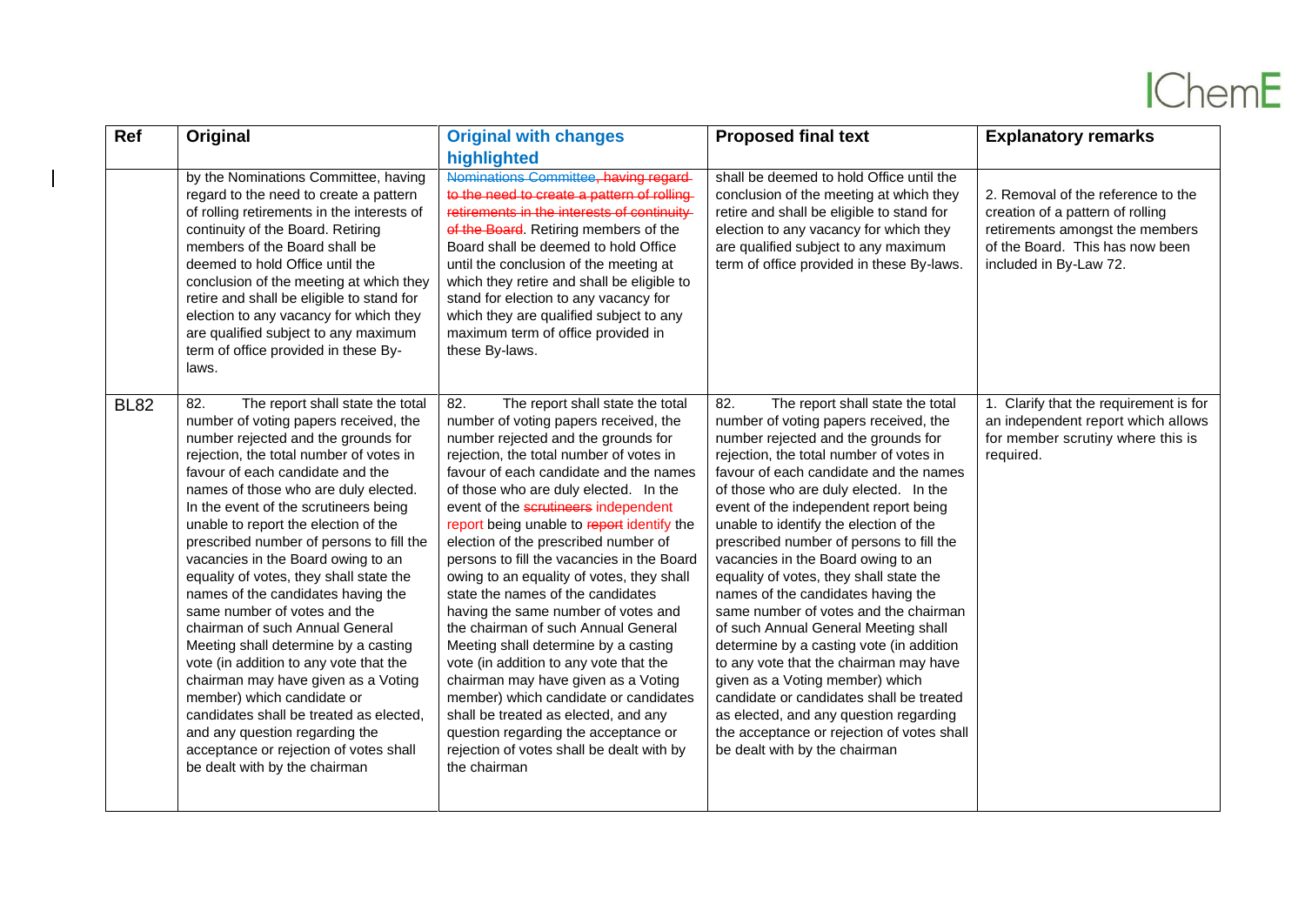## **IChemE**

| Ref<br>Original<br><b>Original with changes</b>                                                                                                                                                                                                                                                                                                                                                                                                                                                                                                                                                                                                                                                                                                                                                                                                                                                                                                                                                                                                                                                                                                                                                                                                                                                                                                                                                                                                                                                                                                                                                                                                                                                                                                                                                                                                             | <b>Proposed final text</b>                                                                                                                                                                                                                                                                                                                                                                                                                                                                                                                                                                                                                                                                      | <b>Explanatory remarks</b>                                                                                                                                       |
|-------------------------------------------------------------------------------------------------------------------------------------------------------------------------------------------------------------------------------------------------------------------------------------------------------------------------------------------------------------------------------------------------------------------------------------------------------------------------------------------------------------------------------------------------------------------------------------------------------------------------------------------------------------------------------------------------------------------------------------------------------------------------------------------------------------------------------------------------------------------------------------------------------------------------------------------------------------------------------------------------------------------------------------------------------------------------------------------------------------------------------------------------------------------------------------------------------------------------------------------------------------------------------------------------------------------------------------------------------------------------------------------------------------------------------------------------------------------------------------------------------------------------------------------------------------------------------------------------------------------------------------------------------------------------------------------------------------------------------------------------------------------------------------------------------------------------------------------------------------|-------------------------------------------------------------------------------------------------------------------------------------------------------------------------------------------------------------------------------------------------------------------------------------------------------------------------------------------------------------------------------------------------------------------------------------------------------------------------------------------------------------------------------------------------------------------------------------------------------------------------------------------------------------------------------------------------|------------------------------------------------------------------------------------------------------------------------------------------------------------------|
| highlighted                                                                                                                                                                                                                                                                                                                                                                                                                                                                                                                                                                                                                                                                                                                                                                                                                                                                                                                                                                                                                                                                                                                                                                                                                                                                                                                                                                                                                                                                                                                                                                                                                                                                                                                                                                                                                                                 |                                                                                                                                                                                                                                                                                                                                                                                                                                                                                                                                                                                                                                                                                                 |                                                                                                                                                                  |
| 108.<br>Any notice or communication<br>108.<br>108.<br>Any notice or communication<br><b>BL108</b><br>served or sent by pre-paid post shall be<br>served or sent by pre-paid post shall<br>deemed to have been served or<br>be deemed to have been served or<br>delivered at the expiration of fourteen-<br>delivered at the expiration of fourteen<br>days after the date it was dispatched<br>days after the date it was dispatched<br>and in certifying such service it shall be-<br>and in certifying such service it shall be<br>sufficient to prove that the notice or-<br>sufficient to prove that the notice or<br>packet containing it was properly-<br>packet containing it was properly<br>addressed, pre-paid and delivered to the<br>addressed, pre-paid and delivered to<br>the carrier. Any notice or<br><b>Garrier.</b> Any notice or communication<br>communication served using electronic<br>served using electronic communications<br>communications shall be deemed to<br>shall be deemed to have been served at<br>have been served at the expiration of<br>the expiration of 48 hours after the time<br>48 hours after the time it was sent and<br>it was sent and proof that a notice<br>contained in an electronic<br>proof that a notice contained in an<br>communication was sent shall be<br>electronic communication was sent<br>shall be conclusive evidence that the<br>conclusive evidence that the notice was<br>given. Any notice or communication<br>notice was given.<br>carrier.<br>served or sent by pre-paid post shall be<br>deemed to have been served or<br>delivered at the expiration of fourteen<br>days after the date it was dispatched<br>and in certifying such service it shall be<br>sufficient to prove that the notice or<br>packet containing it was properly<br>addressed, pre-paid and delivered to | Any notice or communication<br>served using electronic communications<br>shall be deemed to have been served at<br>the expiration of 48 hours after the time<br>it was sent and proof that a notice<br>contained in an electronic<br>communication was sent shall be<br>conclusive evidence that the notice was<br>given. Any notice or communication<br>served or sent by pre-paid post shall be<br>deemed to have been served or<br>delivered at the expiration of fourteen<br>days after the date it was dispatched<br>and in certifying such service it shall be<br>sufficient to prove that the notice or<br>packet containing it was properly<br>addressed, pre-paid and delivered to the | 1. In order to reflect current<br>communication trends, a re-ordering<br>of paragraphs to make the reference<br>to electronic communication the<br>dominant one. |